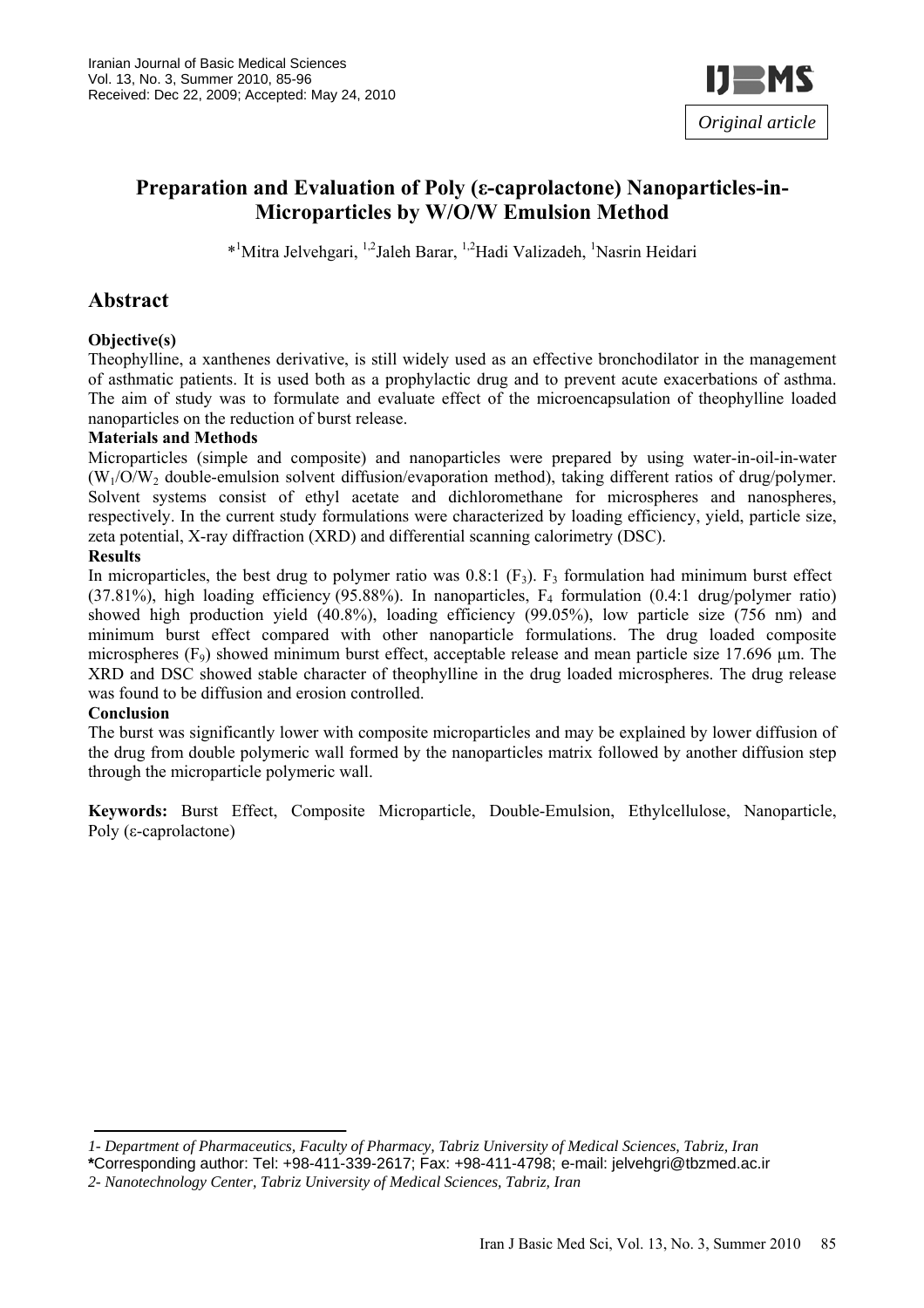# **Introduction**

Theophylline, a xanthine derivative, is still widely used as an effective bronchodilator in the management of asthmatic patients. It is used both as a prophylactic drug and to prevent acute exacerbations of asthma (1, 2). A popular method for the encapsulation of water-soluble drugs within water insoluble polymers is the double-emulsion solvent evaporation method (3). The water-soluble drug is dissolved in water and this solution is emulsified in an organic solution of the polymer to be used for the wall material. This primary emulsion is then emulsified in an aqueous phase to form a W/O/W emulsion. After evaporation of organic solvent an aqueous suspension of microparticles is produced. However, most of the microencapsulation techniques have been used for lipophilic drugs, since hydrophilic drugs showed low loading efficiencies. Other workers have used water in oil in water (W/O/W) emulsification in the solvent evaporation process to encapsulate highly water-soluble drugs (3, 4). A further effect of partitioning is the accumulation of drug crystals on the surface of microspheres which produces burst release of the drug on administration (5, 6). One major persistent problem in the development of commonly marketed injectable polymeric delivery systems is the burst release of drug when slow release is needed for some weeks or months. First burst release is one of critical problems in the improvement of controlled release formulations containing drug entrapment microparticles and nanoparticles, particularly with low molecular weight drugs. Hassan *et al* (7) and Lee *et al* (8) have suggested that encapsulation of nanoparticles into polymeric microparticles is a way to reduce the burst. This burst release, is useful in the drug permeation within dermal applications, but is a disadvantage for slow release formulations with drugs that are toxic at high strengths or those that require being released for a long time. Burst release is frequently resulted in polymeric delivery systems, it is not predictable and usually hard to control, but can be stopped by altering the drug dispersion in the polymer matrix (9) or by improving more complicated drug delivery

systems. Recent results show that liposoms encapsulated in dextran (10) and alginate microcapsules enable the controlled drug release and removing the burst release (11). Double-walled microspheres (12), doublelayered minipellets (13) and coated microspheres (14, 15) have developed to decrease the initial burst and supply drug prolonged release models. Microparticles prepared with blends of polymers characterized by different properties may also modify the release of the drug compared with microparticles prepared from a single polymer. For ibuprofen, the burst was higher for ethylcellulose microparticles than microparticles prepared with a blend of ethylcellulose and polystyrene when they were compared (16). Currently, the encapsulation of hydrophilic drug inside biodegradable polymer as poly (-є-caprolactone)-based were improved by using solvent evaporation methods (17). The use of poly-є-caprolactone (PCL), aliphatic semi-crystalline polyester, has been resulted in controlled drug release. When caprolactone was used alone led to the controlled release of the drug encapsulated for more than a month (18). However, the degree of degradation of PCL will generally depend upon the nature of the polymer (hydrophobicity and semi-crystalline type), and is more than polymers based on poly (lactic acid) (PLA) derivatives. The degradation of this polymer (PCL) includes a bulk erosion procedure (19-20).

Size and release properties of microspheres are the key considerations to design suitable microsphere delivery systems (5). Since the release kinetics of drug dominantly depends on polymer nature, the physical states of the polymer and drug (e.g. crystalline, amorphous, glassy, rubbery, and molecularly dispersed) are of major importance for underlying drug release mechanism (1, 17). Morphology and drug distribution within microspheres, fundamental understanding of the relationship among these key characteristics and release mechanisms are essential to yield useful products (21). For example, within an amorphous polymer the diffusion coefficient of a drug is much higher compared to that within a crystalline polymer (1, 17).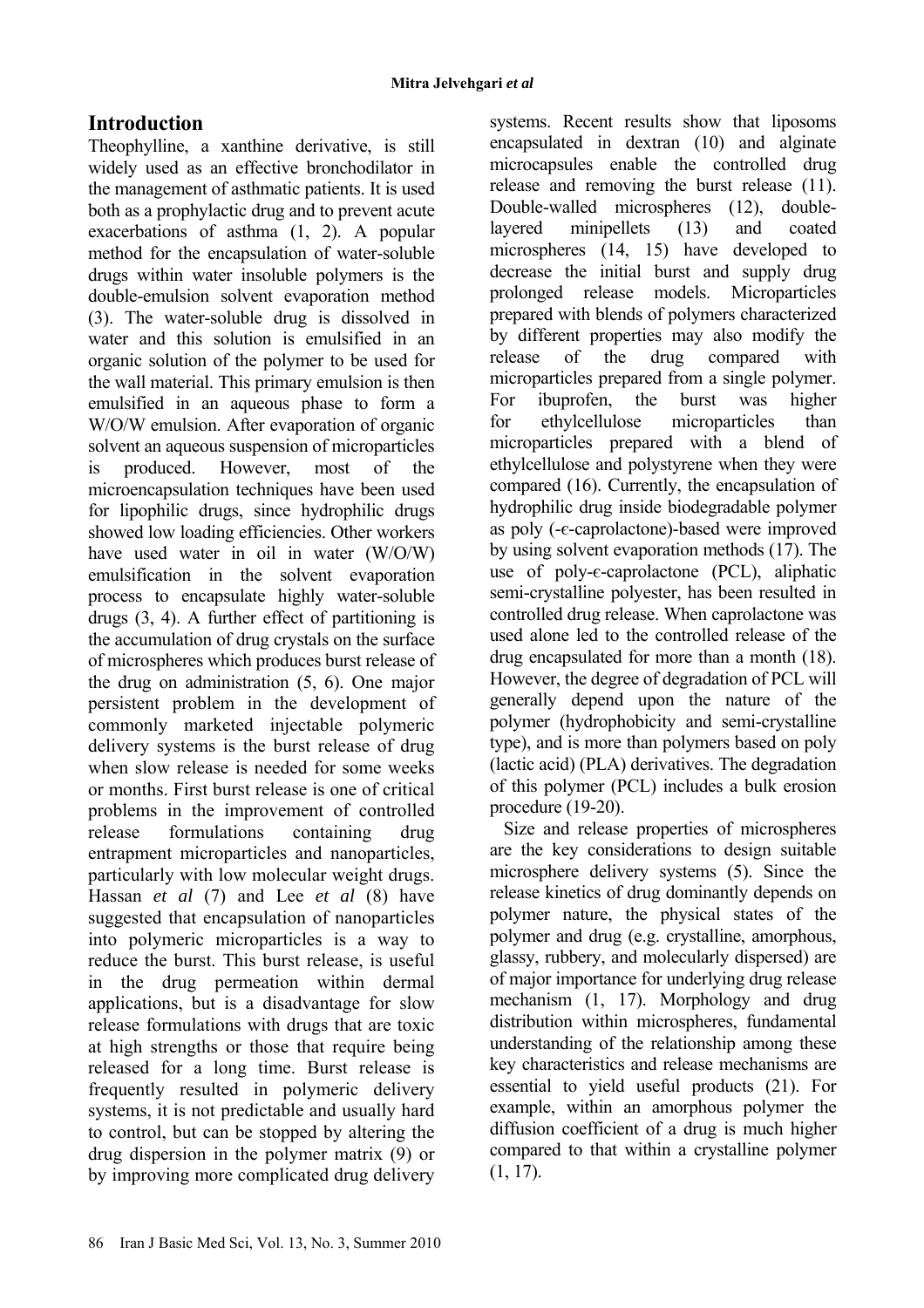The aim of the present work was to encapsulate, using the W/O/W emulsion method, polymeric nanoparticles into polymeric microparticles by biodegradable polymer, poly (-ε-caprolactone)-based microparticles and water insoluble polymer (ethylcellulose). In addition, drug crystallinity in the microspheres, interaction between drug and polymer were evaluated by powder X-ray diffraction analysis (XRD) and differential scanning calorimetry (DSC), respectively.

# **Materials and Methods**

### *Materials*

Theophylline (Merck, Germany), poly (ε-caprolactone) (MW 40,000 Da) was supplied by Aldrich, USA. An acrylic polycationic nonbiodegradable polymer (copolymers of acrylic acid esters with a low content of quaternary ammonium groups (o.5-0.8%) (4.48-6.77% ammonium methacrylate units by dry weight), poly (vinyl alcohol) (PVA) (MW 95000-110000 Da) was supplied by Aldrich, USA, ethylcellulose powder (viscosity 7 Cp) (Aldrich, USA), ethyl acetate, methylene chloride, hydrochloric acid, potassium hydrogen phosphate and sodium hydroxide were obtained from Merck (Darmstadt, Germany). All solvents and reagents were of analytical grade.

# *Experimental Methods*

### *Preparation of particles (classical microparticle)*

Theophylline-loaded ethylcellulose microparticles were prepared by the  $W_1/O/W_2$  emulsion solvent extraction method, using different ratios of drug to polymer (0.4:1, 0.6: 1 and 0.8: 1 as shown in Table 1) (8, 9). In the first step, an aqueous solution (1 ml) of drug used as the internal aqueous phase was emulsified into an organic solution of the polymer (ethylcellulose 250 mg) in ethyl acetate (5 ml) by homogenizer with 22000 rpm. At 2 min later, the primary emulsion was poured into 20 ml of 0.1% PVA aqueous solution in order to obtain a  $W_1/O/W_2$  preemulsion. After magnetically stirring for 1 min (1000 rpm) at room temperature, this preemulsion was added to 400 ml of a 0.1% PVA aqueous solution and stirred mechanically (threeblended propeller, 1600 rpm) for 10 min to form the final  $W_1/O/W_2$  emulsion and allow<br>microparticle hardening. Upon solvent microparticle hardening. Upon solvent extraction, the polymer precipitated and microparticle cores were solidified. Microparticles were collected by vacuum filtration (Heidolph, USA) and freeze-drying (9). Blank microparticles were prepared under the same conditions, without drug.

# *Preparation of nanoparticles (NP)*

Theophylline -loaded PCL and ethylcellulose microparticles were prepared by the  $W_1/O/W_2$ solvent evaporation method taking different ratios of drug to polymer (0.4:1, 0.6: 1 and 0.8: 1 as shown in Table 2). Briefly, 1 ml of aqueous internal phase was emulsified for 15 sec in 5 ml of methylene chloride (containing 125 mg of PCL and 125 mg ethylcellulose) using homogenizer with 22000 rpm. This primary emulsion was poured into 40 ml of a 0.1% PVA aqueous solution while stirring using a homogenizer for 1 min under the same conditions in order to create the water-in-oil-in-water emulsion. Three to four ml of NP suspension was obtained after solvent evaporation under reduced pressure (Evaporator, Heidolph, USA). Nanoparticles were separated from the bulk suspension by centrifugation (Hettich universal 320R, USA) at  $42,000 \times g$  for 20 min. The supernatant was kept for drug assay as described later and the sediment

|  |  |  |  |  | Table 1. Theophylline polymeric microspheres prepared by double-emulsion solvent extraction $(W_1/O/W_2)$ . |  |  |
|--|--|--|--|--|-------------------------------------------------------------------------------------------------------------|--|--|
|--|--|--|--|--|-------------------------------------------------------------------------------------------------------------|--|--|

|                |                   |                                  | Initial emulsion | Secondary aqueous phase         |      |                             |
|----------------|-------------------|----------------------------------|------------------|---------------------------------|------|-----------------------------|
| Formulations   | Drug/             | Initial aqueous<br>phase $(W_1)$ |                  | $(W_1/O)$<br>Organic phase      |      | $\mathbb{W}_2$ )            |
|                | Polymer<br>ratios |                                  |                  | (O)                             |      | Polyvinyl alcohol $(0.1\%)$ |
|                |                   | Water                            | Theophylline     | Ethylcellulose<br>Ethyl acetate |      | (ml)                        |
|                |                   | (ml)                             | (mg)             | (mg)                            | (ml) |                             |
| $F_1$          | 0.4:1             |                                  | 100              | 250                             |      | 420                         |
| F <sub>2</sub> | 0.6:1             |                                  | 150              | 250                             |      | 420                         |
|                | 0.8:1             |                                  | 200              | 250                             |      | 420                         |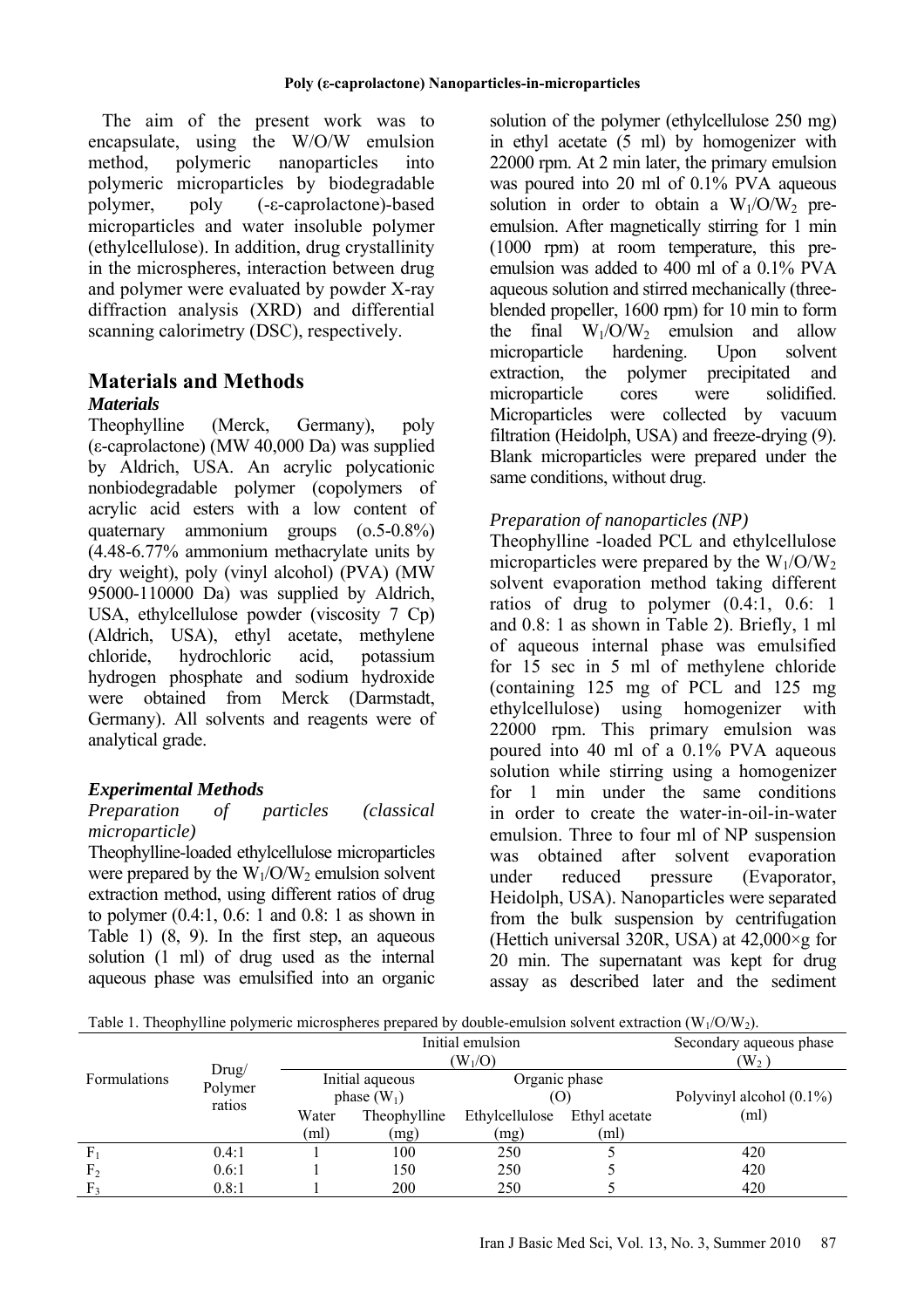nanoparticles were redispersed in 3 ml of purified water before freeze-drying. After lyophilization, the dried nanoparticles were resuspended in 2 ml of purified water shortly before preparing the composite microparticles. Blank nanoparticles were prepared under the same conditions, without drug  $(8, 22)$ .

# *Preparation of composite microparticle*

Microparticles containing theophylline PCL and ethylcellulose nanoparticles, called composite microparticles were prepared under the same conditions of simple microparticles preparation method, but in primary emulsion  $(W_1/O)$ : PCL and ethylcelulose NP suspension (2 ml) used as the internal aqueous phase (instead of 2 ml of drug aqueous solution) was emulsified in an organic solution of polymer in ethyl acetate. Blank composite microparticles were prepared under the same conditions without drug  $(8)$ .

# *Viscosity measurement*

A Brookfield rotational digital viscometer DVLV-II was used to measure the viscosity (cPs) of the internal and external phases at 25 ºC. The spindle number 1was rotated at 100 rpm.

# *Particle size analysis*

A laser light scattering particle size analyzer (SALD-2101, Shimadzu, Japan) was used to determine the particle size of the drug, nanoparticles and microparticle formulations. Samples were suspended in distilled water contained in a 1 cm cuvette and stirred continuously during the particle size analysis. Each sample was measured in triplicate.

# *Zeta potential analysis*

Zeta potential is an abbreviation for electrokinetic potential in colloidal systems. Zeta potential is electric potential in the interfacial double layer (DL) at the location of the slipping plane versus a point in the bulk fluid away from the interface (22).

# *Determination of drug loading, loading efficiency (%) and production yield*

The drug concentration in polymeric particles was determined spectrophotometrically (UV-160, Shimadzu, Japan) at 271.6 nm by measuring the amount of non-entrapped theophylline in the external aqueous solution (indirect method) before freeze-drying. In the case of nanoparticles, the external aqueous solution was obtained after centrifugation of the colloidal suspension for 20 min at  $42,000 \times g$ . A standard calibration curve was performed with the theophylline solution (aqueous solution of 0.1% PVA).

The loading efficiency (%) was calculated according to the following equation:

Loading efficiency  $(\% )$  = (actual drug content in microparticles/theoretical drug content)× 100

 The production yield of the microparticles was determined by calculating accurately the initial weight of the raw materials and the last weight of the polymeric particles obtained. All the experiments were performed in triplicate.

# *X-ray powder diffractometry (X-RPD)*

X-ray diffraction analysis was performed with an apparatus (Siemens D5000, Munich, Germany), using nickel-filtered CuKα radiation radiation (a voltage of 40 KV and a current of

|                |                       | Initial emulsion $(W_1/O)$                              |                      |                        |                                  |                               |                         |
|----------------|-----------------------|---------------------------------------------------------|----------------------|------------------------|----------------------------------|-------------------------------|-------------------------|
| Formulations   | Drug/polymer<br>ratio | Initial aqueous<br>Organic phase $(O)$<br>phase $(W_1)$ |                      |                        | Polyvinyl                        |                               |                         |
|                |                       | Water<br>(ml)                                           | Theophylline<br>(mg) | Ethylcellulose<br>(mg) | Poly<br>(ε-caprolactone)<br>(mg) | Methylene<br>chloride<br>(ml) | alcohol<br>$(0.1\%)$ ml |
| F <sub>4</sub> | 0.4:1                 |                                                         | 100                  | 125                    | 125                              |                               | 40                      |
| $F_5$          | 0.6:1                 |                                                         | 150                  | 125                    | 125                              |                               | 40                      |
| $F_6$          | 0.8:1                 |                                                         | 200                  | 125                    | 125                              |                               | 40                      |

Table 2. Theophylline nanoparticle formulations prepared by double-emulsion solvent evaporation method ( $W_1/O/W_2$ ).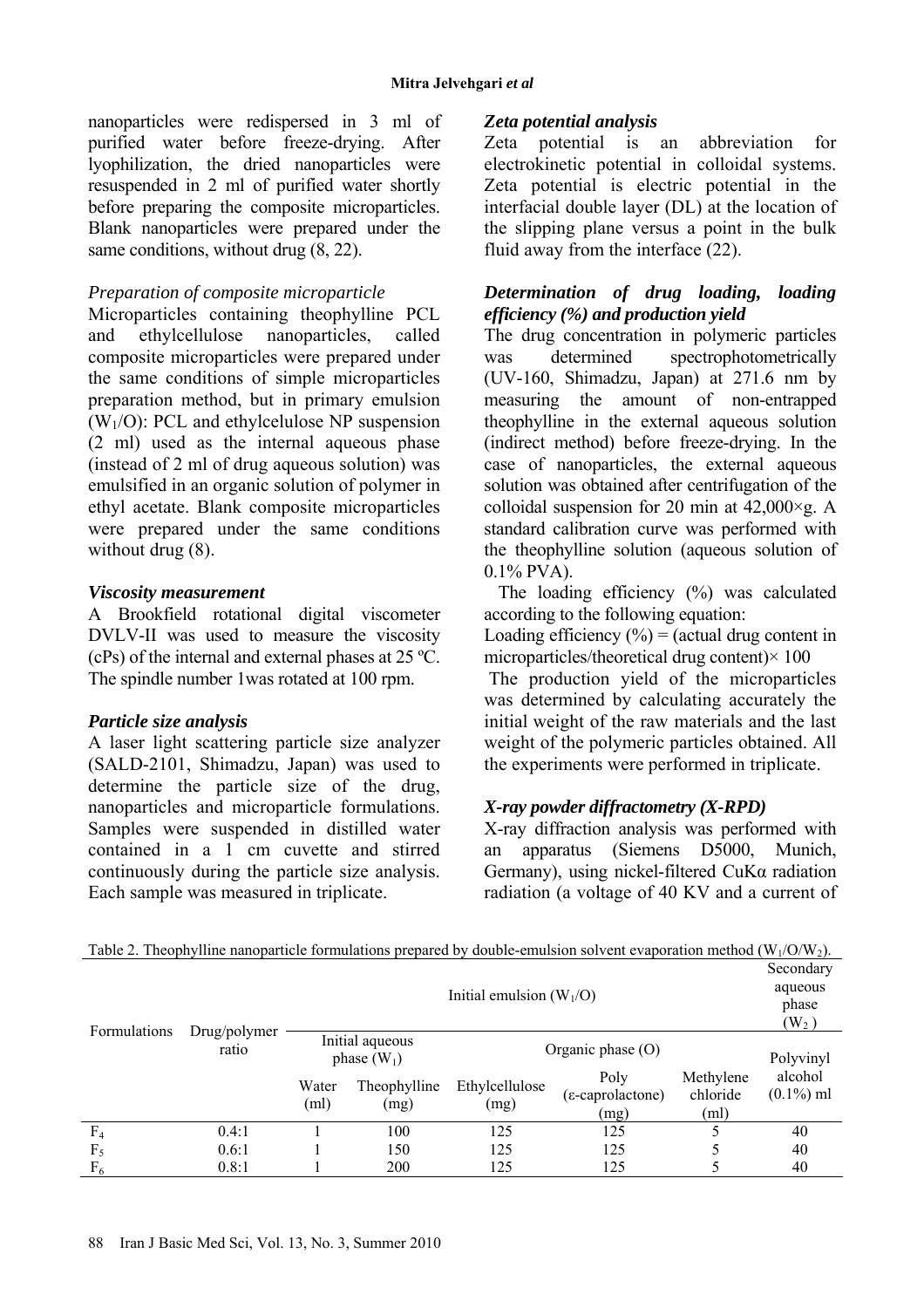20 mA). The scanning rate was 2˚ /min over a range of 20-60˚ and with an interval of 0.02˚.

### *Differential Scanning Calorimetry (DSC)*

Differential scanning calorimetry (DSC) plots were obtained, using Dynamic DSC (DSC 60, Shimadzu, Japan). An empty pin-holed aluminum pan was used as a reference. Both the reference pan and the sample pan were allowed to equilibrate isothermally for 5 min at 0 ˚C. In an open aluminum pan under a 10 ml/min stream of nitrogen purge, samples of 5 mg were heated from room temperature to 300 °C at a heating rate of  $10^{\circ}$ C/min.

### *In vitro release studies*

#### *Microparticles*

Theophylline dissolution patterns from microparticles were obtained under sinking conditions. USP rotating basket method was used for all microsphere formulations. A set amount of microspheres (100, 150 and 200 mg drug) was added to 900 ml dissolution medium (pH 1.2 HCl solution), preheated and maintained at  $37\pm1$  °C in a water bath, then stirred at 100 rpm. Aliquots (5 ml) of the solution were withdrawn at appropriate intervals (0.25, 0.5, 0.45, 1, 2, 3, 4, 5, 6, 8, 24 hr) through a 0.45  $\mu$ m filter and replaced with an equal volume of fresh test fluid to keep the volume constant. After 2 hr, 17 ml of 0.2 M phosphate buffer stock, preequilibrated at 37 ˚C, were added to the dissolution vessel. The pH was immediately adjusted, if necessary, with 0.2 N HCl or 0.2 N NaOH to pH 7.4. Samples were suitably diluted with the same fluid, and drug concentration was measured by UV analysis at 207.6 nm (for acidic medium) or 208 nm (for alkaline buffer).

Each experiment was performed in duplicate and a close reproducibility was attained.

### *Nanoparticles and composite microparticles*

Nanoparticles or freez dried composite microparticles containing 100, 150 and 200 mg were suspended in 20 ml of phosphate buffer (pH 7.4). The suspension was stirred (200 rpm) at 37 °C into a water bath. Then 1 ml of suspension was withdrawn at appropriate intervals (0.25, 0.5, 0.45, 1, 2, 3, 4, 5, 6, 8, 24 hr) and, each sample was centrifuged at 42,000×g for 10 min. The filtrate (theophylline) was replaced by 1 ml of fresh buffer. The amount of theophylline in the release medium was determined by UV at 208 nm (8).

### *Statistical analysis*

Results were evaluated using a one-way ANOVA (SPSS version 14), where *P*< 0.05 was taken to represent a statistically significant difference  $(23)$ .

### **Results**

A W/O/W multiple emulsion solvent evaporation/extraction method is mostly used for the encapsulation of water-soluble drug and therefore, was the method of choice for the water-soluble theophylline drug. In microparticles prepared by extraction method, the amount of drug entrapped in microspheres was lower than the theoretical value. In all formulations, the mean amount of drug entrapped increased from 0.4:1 to 0.8:1, the production yield increased (*P*< 0.05). Size of microspheres increased with an increase in the drug concentration (*P*< 0.05) (Table 3).

Table 3. Effect of drug: polymer ratios on drug loading efficiencies, production yield s and particle sizes of theophylline microparticles, nanoparticles and composite microparticles.

| Mean particle<br>size $(\mu m \pm SD)$ | Drug loading<br>efficiency<br>$(\% \pm SD)$ | Mean drug<br>entrapped<br>$(\% \pm SD)$ | Theoretical drug<br>content $(\% )$ | Production<br>yield $(\% \pm SD)$ | Polymer/<br>drug ratio | Formulation<br>code | Process<br>variable |
|----------------------------------------|---------------------------------------------|-----------------------------------------|-------------------------------------|-----------------------------------|------------------------|---------------------|---------------------|
| $18.29 \pm 0.31$                       | $79.24 \pm 3.56$                            | $22.67\pm3.75$                          | 28.57                               | $39.06\pm2.11$                    | 0.4:1                  | $F_1$               |                     |
| $19.48 \pm 0.42$                       | $94.31 \pm 8.45$                            | $35.32 \pm 2.51$                        | 37.50                               | $41.20 \pm 3.14$                  | 0.6:1                  | F <sub>2</sub>      | Microparticle       |
| $26.44 \pm 0.31$                       | $95.88 \pm 7.06$                            | $42.61 \pm 1.38$                        | 44.44                               | $47.79 \pm 2.19$                  | 0.8:1                  | F <sub>3</sub>      |                     |
| $0.756 \pm 0.16$                       | $99.05 \pm 7.18$                            | $28.3 \pm 3.11$                         | 28.57                               | $40.85 \pm 7.21$                  | 0.4:1                  | F <sub>4</sub>      |                     |
| $0.857 \pm 0.253$                      | $99.07 \pm 5.46$                            | $37.5 \pm 5.15$                         | 37.50                               | $3.46\pm41.25$                    | 0.6:1                  | $F_5$               | Nanoparticle        |
| $0.959 \pm 0.29$                       | $98.29 \pm 6.32$                            | $43.68 \pm 3.35$                        | 44.44                               | $5.32\pm45.91$                    | 0.8:1                  | $F_6$               |                     |
| $8.69 \pm 0.29$                        | $98.80 \pm 5.23$                            | $16.47\pm1.21$                          | 16.67                               | $36.67 \pm 3.02$                  | 0.2:1                  | F <sub>7</sub>      |                     |
| $17.47 \pm 0.671$                      | $97.36\pm 6.43$                             | $22.47\pm1.48$                          | 23.08                               | $36.12\pm4.58$                    | 0.3:1                  | $F_8$               | Composite           |
| $17.70 \pm 0.59$                       | $95.03 \pm 8.12$                            | $27.15 \pm 1.27$                        | 28.57                               | $35.48 \pm 5.08$                  | 0.4:1                  | F <sub>9</sub>      | microparticle       |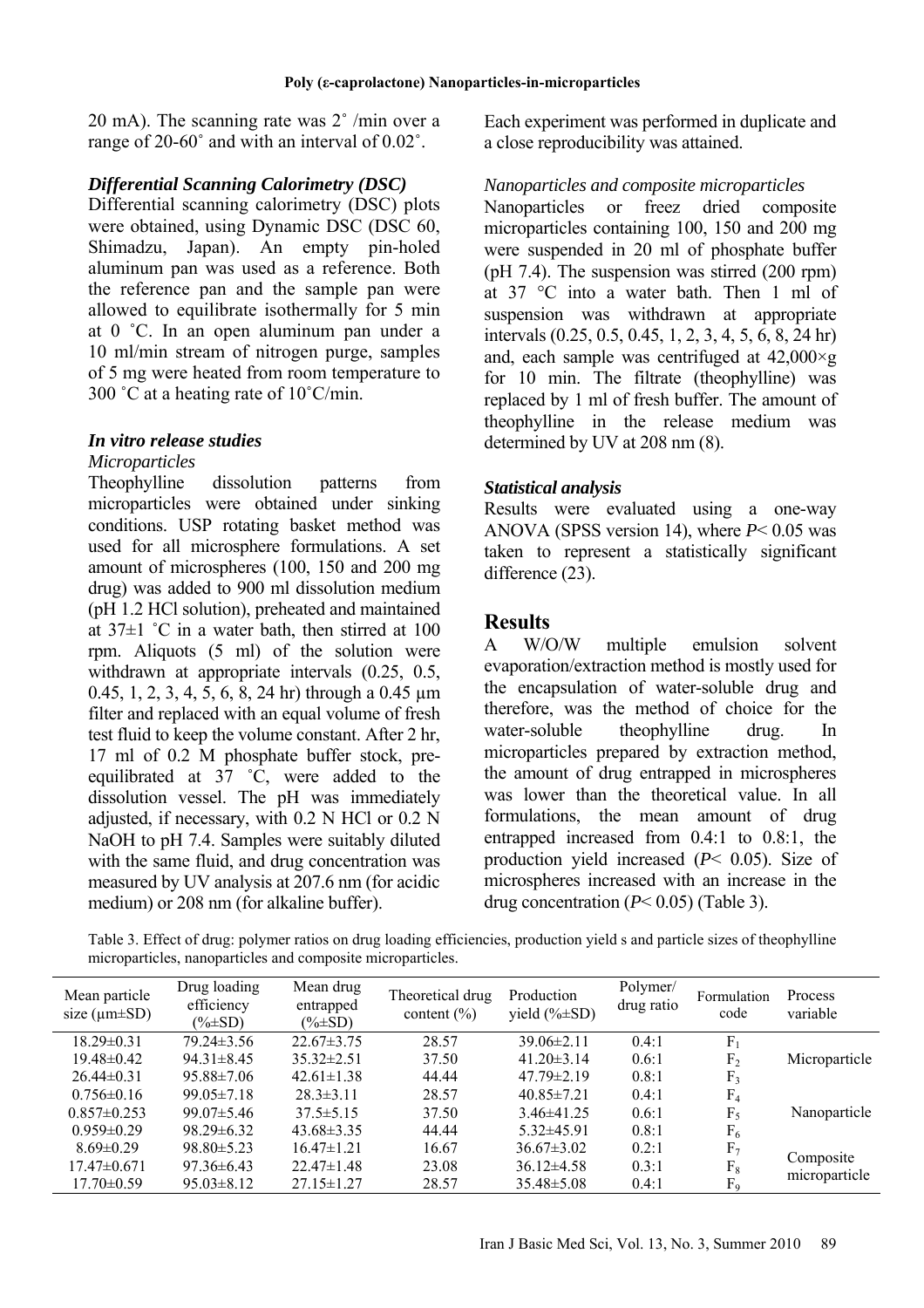A volume-based size distribution of drug, polymer, and drug in prepared nanoparticles and composite microparticles was near to the theoretical value, as the drug loading efficiency is almost 100%. As the ratio of drug to polymer increased the amount of free drug lost decreased (Table 3) so that at the ratio of drug to polymer 0.8:1 the amount of drug entrapment was 42.61% which was very close to the theoretical value (44.44%). Generally, increasing the drug-polymer ratio increased the production yield, when the ratio of drug–polymer loaded microparticles and nanoparticles indicated a log-probability distribution. Mean particle size of original theophylline and ethylcellulose was 51.206±0.474 µm and 2.53±0.179 µm, respectively. Mean particle size of  $F_3$  was  $26.44\pm0.31$  um. The data describing the particle sizes of the microspheres are given in Tables 3. As it can be seen, the sizes of particles were increased with an increase in the amount of the drug. The zeta potential of three nanosphere formulations, theophylline (-16.5 mV), ethylcellulose (-13.9 mV) and poly ( $\varepsilon$ -caprolactone) (+36 mV) are shown in Table 4. Blank nanoparticles had negative charge.

Drug-loaded nanoparticles indicated a positive charge, because poly (ε-caprolactone) was a polycationic polymer and changed the charge of nanoparticles. The endothermic peak of the pure drug was observed at about 271.41  $\degree$ C (Figure 1) and ethylcellulose showed an amorphous state. Indeed, in the thermogram of the nanoparticles containing poly (ε-caprolactone), there was endothermic peak at 59.12 ˚C. However, in the thermogram of the microparticles (simple and composite) and nanoparticles there was endothermic peak of the drug melting, but in the thermogram of the composite microparticles, there was no endothermic peak of the poly (ε-caprolactone). In the thermogram of nanoparticles, there was no endometric peak of theophylline. The X-ray diffraction patterns of pure drug and poly (εcaprolactone) showed that the pure drug and poly (ε-caprolactone) are crystalline in nature (Figure 2).



Figure 1. DSC thermograms of a) theophylline; b) ethylcellulose; c) poly (ε-caprolactone); d) simple microparticles; e) blank microparticles; f) nanoparticles; g) blank nanoparticles; h) composite microparticles; i) blank composite microparticles.



Figure 2. X-ray diffractions of a) theophylline; b) ethylcellulose; c) blank microparticles; d) simple microparticles; e) blank nanoparticles; f) poly (ε-caprolactone); g) nanoparticles; h) blank composite microparticles; i) composite microparticles.

Table 4. Effect of drug to polymer ratio of theophylline on the zeta potential of the nanoparticles.

| Samples                          | Zeta potential $(mV)$ |
|----------------------------------|-----------------------|
| Theophylline                     | $-16.5$               |
| Ethylcellulose                   | $-13.9$               |
| Poly ( $\epsilon$ -caprolactone) | $+36$                 |
| $F_4$                            | $-11.4$               |
| $F_5$                            | $-12.3$               |
| $F_6$                            | $-12.5$               |
| Blank nanoparticle               | $-4.8$                |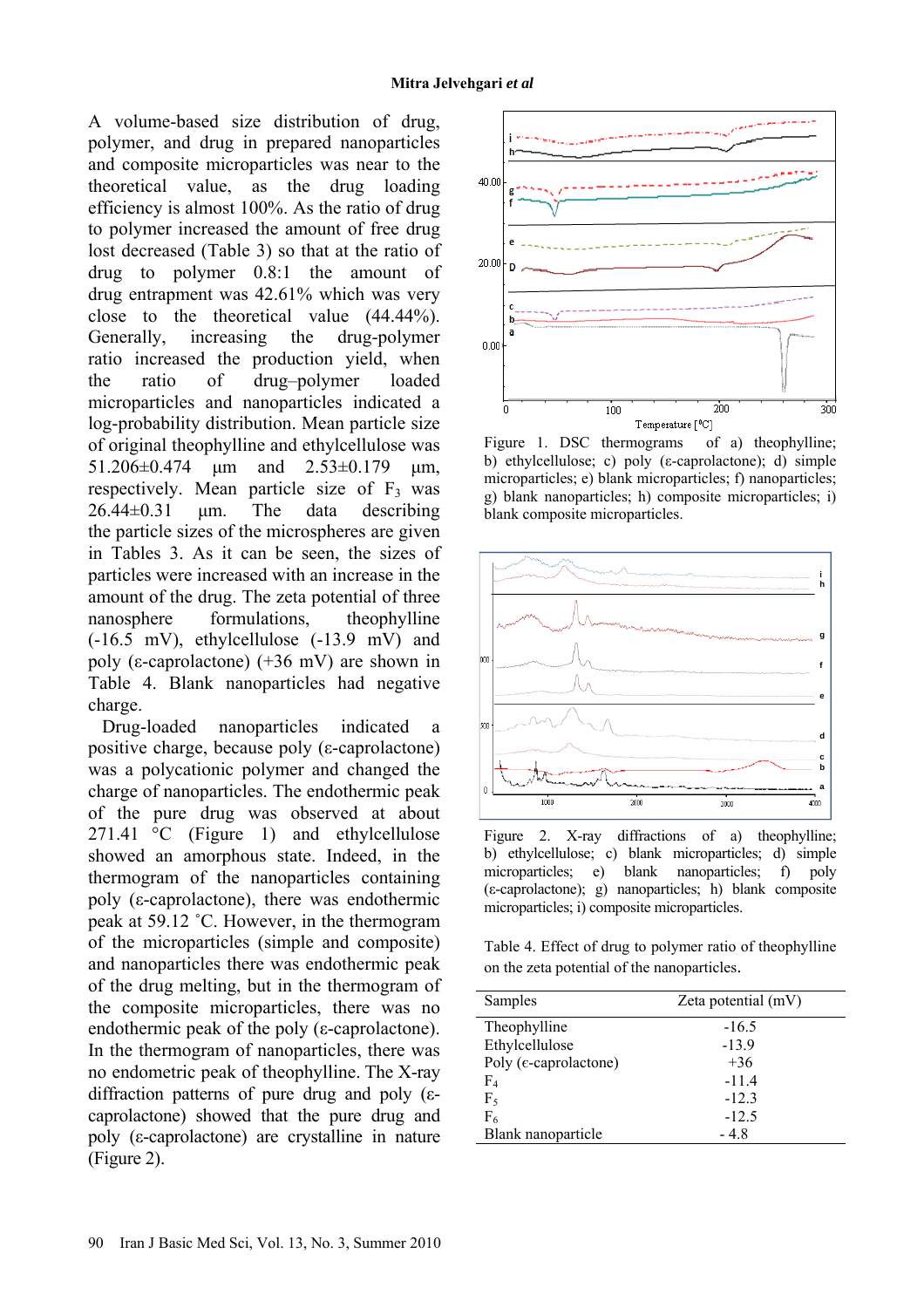#### *In vitro release studies*

The *in vitro* release of theophylline from microparticles and nanoparticles exhibited an initial burst effect, which may be due to the presence of some drug particles on the surface of the microparticles and nanoparticles. The release profiles are illustrated in Figure 3. Theophylline always shows an expected increase in dissolution after the change of pH from 1.2 to 7.4. For microparticles, dissolution of theophylline at pH 7.4 strongly showed an initial burst effect. The results indicated that some factors such as a drug-polymer ratio governed the drug release from these microparticles. The results indicated that some factors such as a drug-polymer ratio governed the drug release from these microparticles. Drug release rates were decreased with increasing amounts of theophylline in the formulation (Figure 3A). PCL-loaded nanoparticles of each formulation displayed an immediate and important initial drug release in the first 15 min, followed by duration of 20-35% release in 24 hr which was obtained (Figure 3B). The initial percentage of drug release and dissolution profiles was very different for all types of microparticles compared with nanoparticles, as shown in Figure 3C. However, composite microparticles tend to reduce the initial burst effect especially compared with microparticles prepared from ethylcellulose alone (simple microparticles).



Figure 3. Cumulative percent release of theophylline from A) simple microspheres; B) nanoparticles; C) composite microparticles prepared with different drug-to-polymer ratio.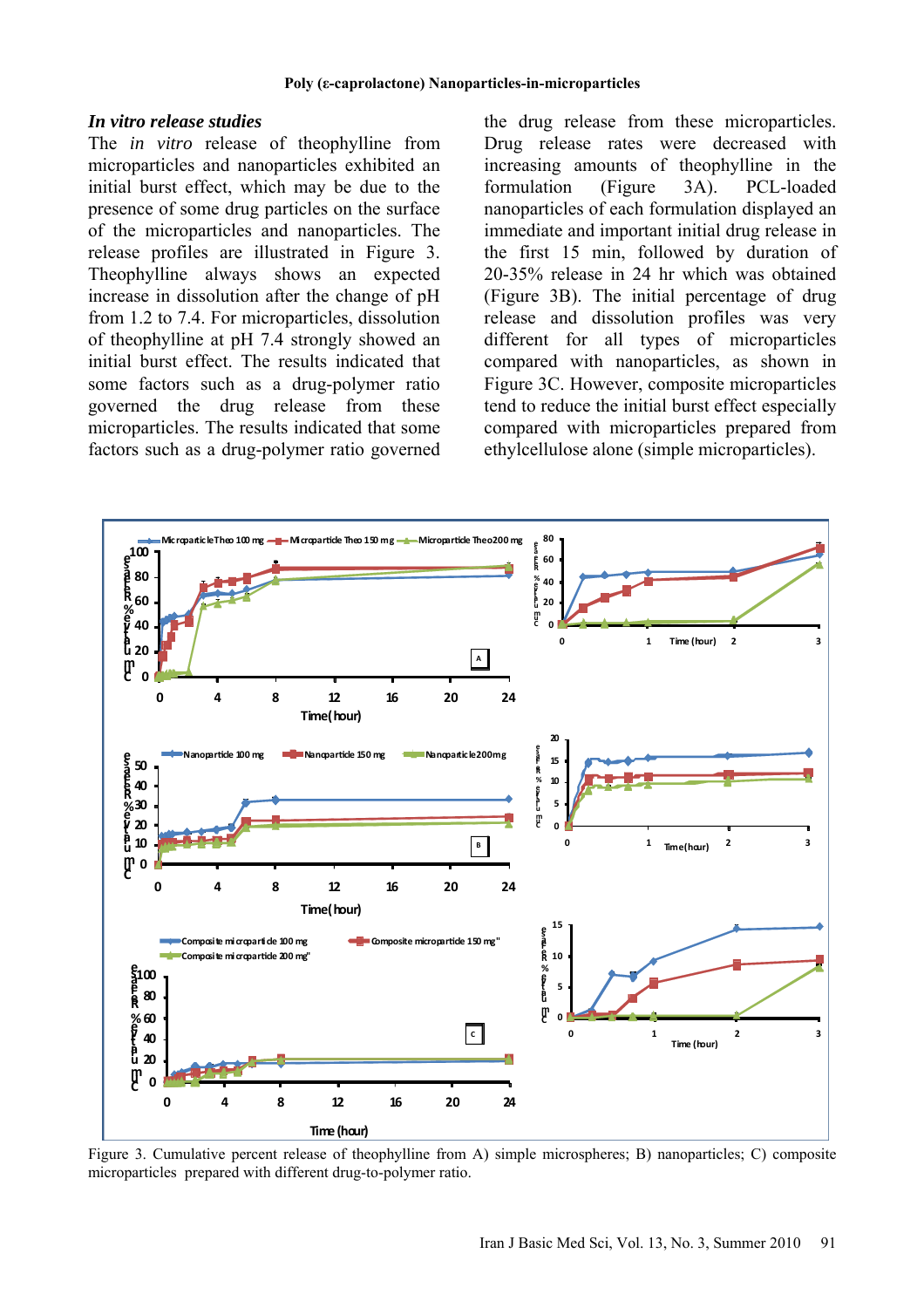# **Discussion**

Drug entrapped in microspheres indicated that some free drug crystals were lost in the process of encapsulation and lost the drug when immigrated to aqueous phase. The encapsulation efficiency of the drug was depended on the solubility of the drug in the solvent and continuous phase. A similar observation was reported by Youan *et al* (24). Important prerequisites for high encapsulation efficiencies by the W/O/W method are: (1) the insolubility of the drug in the external phase from the internal aqueous phase, and (2) the fine dispersion of the aqueous drug solution into the organic to form a W/O emulsion (25, 26). Theophylline is insoluble in organic solvents used to dissolve the polymer (methylene chloride or ethyl acetate) and thus cannot partition from the internal into the external aqueous phase via diffusion through the organic polymer solution. In order to obtain a fine dispersion, the aqueous theophylline solution was added to the organic. The encapsulation efficiencies increased from about 30% without shaking to more than 90% (7). Despite the hydrosolubility of theophylline, which favors the leakage of the drug into the external aqueous phase, entrapment efficiencies were rather high. It is assumed that theophylline is localized at the interfaces (either internal water in oil or external oil in water). Therefore, a significant amount of drug is supposed to be adsorbed at the outer surface. With increasing theophylline concentration, there is a saturation of the outer surface. At that time, the drug will dissolve more in the aqueous core and the encapsulation efficiency will also consequently increase (8). In addition, the removal of the organic solvent under reduced pressure favors its fast evaporation followed by the polymer precipitation, thus reducing the migration of the drug to the external phase. Indeed, the faster the solvent evaporation is, the higher the encapsulation efficiency will be. One possible explanation could concern the increase of the internal phase viscosity due to the different theophylline concentrations studied which could reduce the leakage of the drug towards the external aqueous phase (8).

The reason for increased production yield at high drug: polymer ratios could be due to decreased diffusion rate of solvent (ethyl acetate) from concentrated solutions into initial emulsion (Table 3). Size of microspheres can be attributed to the fact that with a higher diffusion rate of non-solvent to the polymer solution the smaller size of microcapsules is easily obtained (27, 28). It has already been reported that particle size was proportional to the viscosity of the dispersed phase (29-32). In fact viscosity of the dispersed phase was increased from  $F_1$  (0.4:1) to  $F_3$ (0.8:1). When the viscosity of the dispersed phase of these formulations was investigated it was found that particle sizes of microparticles were directly proportional to the apparent viscosity of dispersed phase. The results showed that the apparent viscosities of the different drug: polymer ratios (0.4:1, 0.6:1 and 0.8:1) were 8, 14 and 17 mPa.S (mega Pascal Second) respectively. When the dispersed phase with higher viscosity was poured into the dispersion medium, bigger droplets were formed with larger mean particle size.

Addition of a cationic polymer could lead to the flocculation of yeast cells thus forming macroscopic flocs (33). Flocculation occurs by two main mechanisms (a) formation of macromolecular bridges between the particles, and (b) surface and charge reduction due to the adsorption of highly charged polyelectrolytes on oppositely charged particles (33). In other words, zeta potential is the potential difference between the dispersion medium and the stationary layer of fluid attached to the dispersed particle. A value of zeta potential (positive) could be taken as the arbitrary value that separates low-charged surfaces from highly-charged surfaces. The significance of zeta potential is that its value can be related to the stability of colloidal dispersion. The zeta potential indicates the degree of repulsion between adjacent, similarly charged particles in dispersion. For molecules and particles that are small enough, a high zeta potential will confer stability, i.e. the solution or dispersion will resist aggregation  $(22)$ .

The drug may have been dispersed in a crystalline or amorphous form or dissolved in the polymeric matrix during formation of the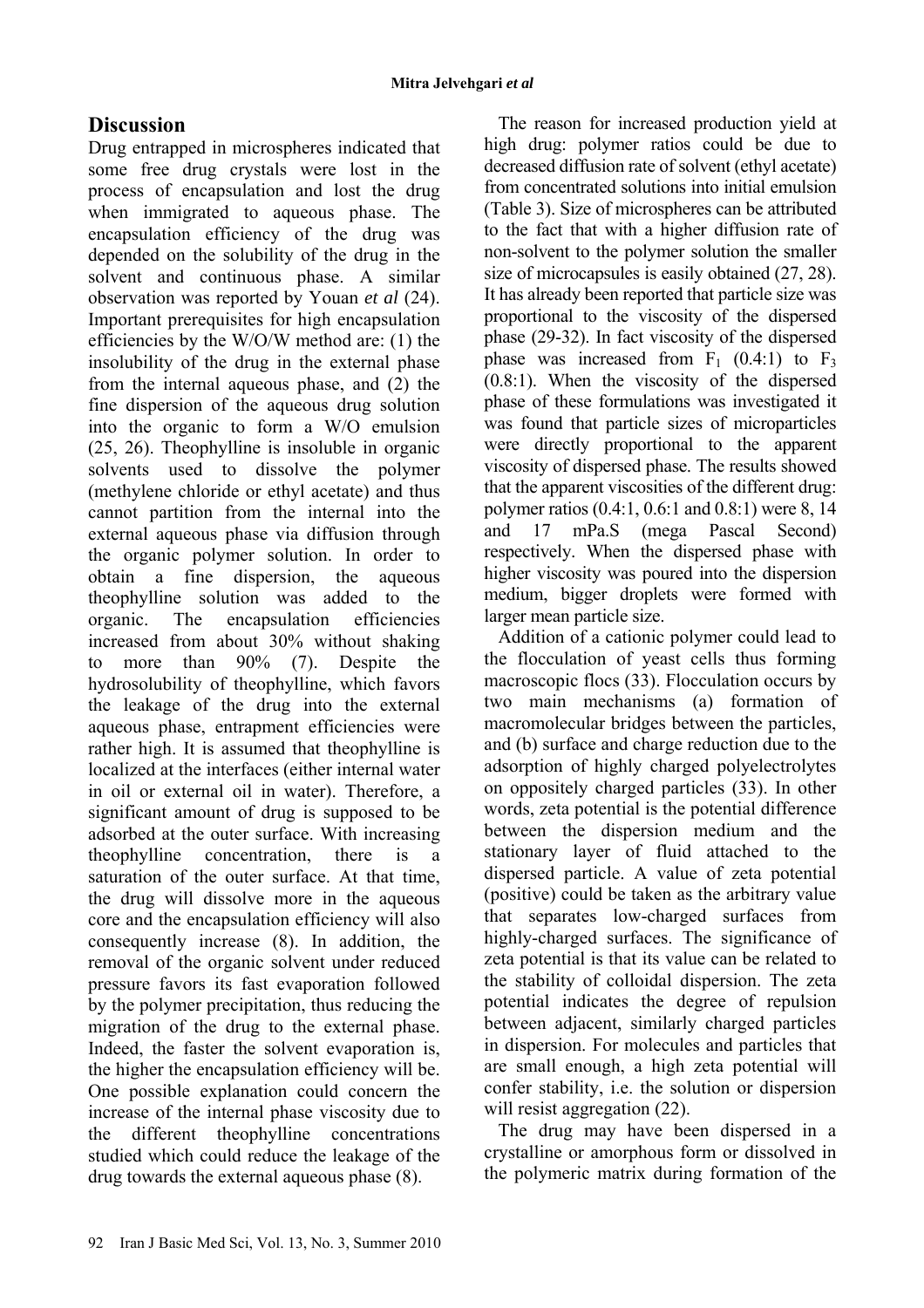microspheres. Any abrupt or drastic change in the thermal behavior of either the drug or polymer may indicate a possible drug-polymer interaction (34).

However, endothermic peak of the drug melting of the microparticles (simple and composite) and nanoparticles, suggests the crystalline state of the drug in the polymeric matrix but in the thermogram of the composite microparticles, presenting the amorphous state of the poly (ε-caprolactone) in the composite microparticles (Figure 1) (35). The thermogram of nanoparticles, showed that drug had been dispersed in amorphous form in the polymeric matrix during formation of the nanoparticles (Figure 1).

However, when they were incorporated into the polymeric matrix, the principal peaks of the drug existed or could be observed with less intensity. Figure 2 shows the amorphous state of the poly (ε-caprolactone) in the composite microparticles and confirms the results obtained from DSC.

In most cases, a biphasic dissolution profile was observed at pH 7.4: the initial rapid drug leakage generally ended very early and for the remaining time, nearly linear behavior was observed. It showed that the first portion of the curves is due to theophylline dissolution, which starts immediately after the beginning of the test for the portion of drug on the surface of microparticles. After such a phase, two phenomena can combine in enhancing the diffusion of the remaining dispersed drug into the bulk phase as well as the formation of pores within the matrix due to the initial drug dissolution; particle wetting and swelling which enhances the permeability of the polymer to the drug (36) (Figure 3). As more drugs are released from the microparticles, more channels are probably produced, contributing to faster drug release rates. However, Figure 3A shows that the burst effect is lower when the theophylline to polymer ratio is  $0.4:1$  (F<sub>1</sub>) compared with  $0.8:1$  (F<sub>3</sub>). In F<sub>3</sub> formulation, an increase of the internal phase viscosity due to the different theophylline concentrations could reduce the leakage of the drug towards the external aqueous phase and decrease the burst effect

and release rate (compare with  $F_1$  and  $F_2$ ). This immediate high burst release might be due to the small diameter of nanoparticles leading to a large exchange surface and probably to a more porous structure owing to the solvent evaporation method, favoring the release of the encapsulated drug (2, 8). Indeed, it has already been demonstrated that the slow precipitation of microparticles after solvent evaporation leads to more porous particles compared to the fast polymer precipitation obtained after solvent extraction (8, 15). Although not all of encapsulated drug was released in 24 hr, the dissolution test was limited to this time because the aim of this research was to demonstrate the influence of the encapsulation of nanoparticles within microparticles on the initial burst release. Moreover, the burst release could also be explained by the imperfect encapsulation of the drug inside nanoparticles, resulting from the unstable nature of the emulsion droplets during the solvent removal step.

The incomplete release of the drug from each formulation could result from the rather short time of the release study. This initial release was followed by a rather stable plateau between 2 and 6 hr. The interactions between theophylline and the polymers may slow down the drug release or hamper its complete dissolution. Our results are consistent with Okada *et al* who reported an increase in Tg of PLGA microspheres (as observed with EC and PLGA nanoparticles) with increasing basic drug content, implying an incomplete and slower drug release (37). Although the increase in Tg correlated with a decrease in chain mobility was predominant (made the matrix more rigid).

Usually when there are strong interactions between the drug and the polymer, the Tg is significantly decreased. In addition, although the melting temperature of the drug decreased significantly after encapsulation, its crystalline state was maintained, probably as very small and unstable crystals. It has to be noted that in the order studies, the melting temperature of the encapsulated drug was totally disappearing from the DSC runs, meaning a transformation to an amorphous state.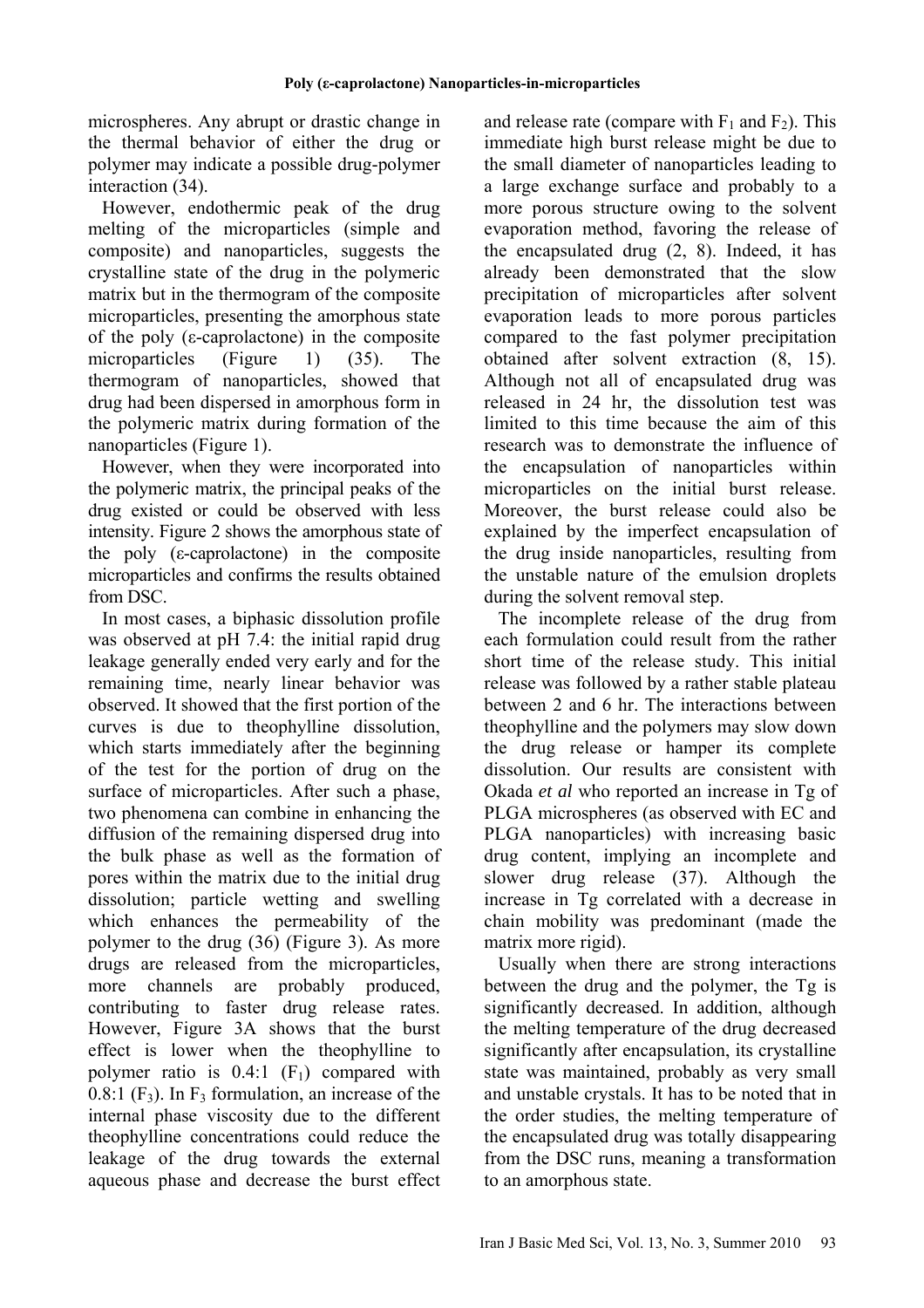Reduction in the initial burst effect can be explained not only by the rather hydrophilic properties of theophylline which favors it's diffusion towards the surrounding aqueous media, but also by high encapsulation ratio of PCL nanoparticles (8, 17). Encapsulation of nanoparticles into microparticles also had a strong effect on the dissolution profiles. The presence of ethylcellulose in the matrix of microparticles conferred a slower and more progressive release of theophylline during the time of the experiment (1, 8). This is indeed, due to the slow diffusion of water into the

lipophilic ethylcellulose matrix (2, 8).

However, in terms of burst release reduction there is a difference between simple and composite microparticles (Table 5). When PCL nanoparticles were encapsulated into the microparticles (Figure 3C), there was a large decrease in burst release again (0.23-1.16%), this decrease is much more marked (*P*< 0.05). Therefore, the advantage of encapsulating nanoparticles in microparticles (composite microparticles) has been definitely demonstrated for the hydrophilic drug (8, 17). The *in vitro* release profiles were fitted on various

Table 5. Mean of theophylline released after 0.25 hr and 24 hr from simple microparticles, nanoparticles and composite microparticles.

| Formulation    | ${}^aQ_{0.25}$   | ${}^{\text{b}}\mathrm{Q}_{24}$ |
|----------------|------------------|--------------------------------|
| $F_1$          | $0.44\pm44.32$   | $4.05 \pm 81.10$               |
| F <sub>2</sub> | $0.14 \pm 16.31$ | $3.40\pm86.84$                 |
| F <sub>3</sub> | $0.03 \pm 12.39$ | $2.55 \pm 89.47$               |
| F <sub>4</sub> | $0.04 \pm 14.54$ | $0.36 \pm 33.32$               |
| $F_5$          | $0.05 \pm 10.64$ | $1.82 \pm 24.15$               |
| $F_6$          | $0.14\pm8.33$    | $1.77 \pm 21.18$               |
| F <sub>7</sub> | $0.08 \pm 1.16$  | $0.82 \pm 20.31$               |
| $F_8$          | $0.02 \pm 0.4$   | $0.54\pm21.87$                 |
| $F_9$          | $0.02 \pm 0.23$  | $1.98 \pm 22.01$               |

a: Amount of drug release after 0.25 hr, b: amount of drug release after 24 hr.

Table 6. Parameters of the *in vitro* release data fitted to various release kinetic models for nanoparticles and composite microparticles.

| Order                   |            | F <sub>1</sub> | $\rm{F}_2$ | F <sub>3</sub> | F <sub>4</sub> | F <sub>5</sub> | $\mathrm{F}_6$ | F <sub>7</sub> | $F_8$     | F <sub>9</sub> |
|-------------------------|------------|----------------|------------|----------------|----------------|----------------|----------------|----------------|-----------|----------------|
|                         | K          | 0.0003         | 0.0005     | 0.0005         | 0.0003         | 0.0002         | 0.0001         | 0.0001         | 0.0001    | 0.0002         |
| Zero<br>$f=kt$          | <b>RSQ</b> | 0.6159         | 0.5343     | 0.6216         | 0.5811         | 0.6075         | 0.6525         | 0.4336         | 0.5852    | 0.6233         |
|                         | $D(SS)\%$  | 982.3664       | 892.4038   | 841.2354       | 499.8675       | 513.8522       | 848.0612       | 901.9522       | 647.9950  | 629.9116       |
|                         | K          | 0.0008         | 0.0022     | 0.0015         | 0.0003         | 0.0002         | 0.0001         | 0.0001         | 0.0002    | 0.0002         |
| First<br>Ln $(1-f)=kt$  | <b>RSQ</b> | 0.7287         | 0.8983     | 0.8636         | 0.5919         | 0.6197         | 0.6610         | 0.4535         | 0.5988    | 0.6335         |
|                         | $D(SS)\%$  | 822.1482       | 529.4631   | 569.0389       | 556.7263       | 513.0387       | 818.7032       | 879.9270       | 628.5015  | 604.6704       |
|                         | B          | 0.0575         | 0.5044     | 0.5905         | 1.1543         | 1.0642         | 0.3587         | 0.5275         | 0.9765    | 0.8992         |
| Peppas                  | K          | 0.3790         | 0.0451     | 0.0230         | 0.0002         | 0.0002         | 0.0170         | 0.0078         | 0.0005    | 0.0007         |
| $Lnf=lnk+blnt$          | <b>RSQ</b> | 0.9778         | 0.9282     | 0.9827         | 0.8737         | 0.8556         | 0.8973         | 0.7257         | 0.8109    | 0.8324         |
|                         | $D(SS)\%$  | 2.4625         | 41.9376    | 51.4170        | 623.2251       | 637.9919       | 143.1441       | 419.5801       | 674.4713  | 566.7799       |
|                         | K          | 0.0126         | 0.0250     | 0.0251         | 0.0125         | 0.0088         | 0.0054         | 0.0052         | 0.0073    | 0.0072         |
| Higuchi<br>$f=kt^{0.5}$ | <b>RSQ</b> | 0.8361         | 0.7878     | 0.8570         | 0.7652         | 0.7919         | 0.8149         | 0.6940         | 0.8033    | 0.8121         |
|                         | $D(SS)\%$  | 791.4635       | 450.3528   | 271.2409       | 4018.7570      | 3177.4460      | 372.2460       | 530.9801       | 1762.7658 | 1457.8144      |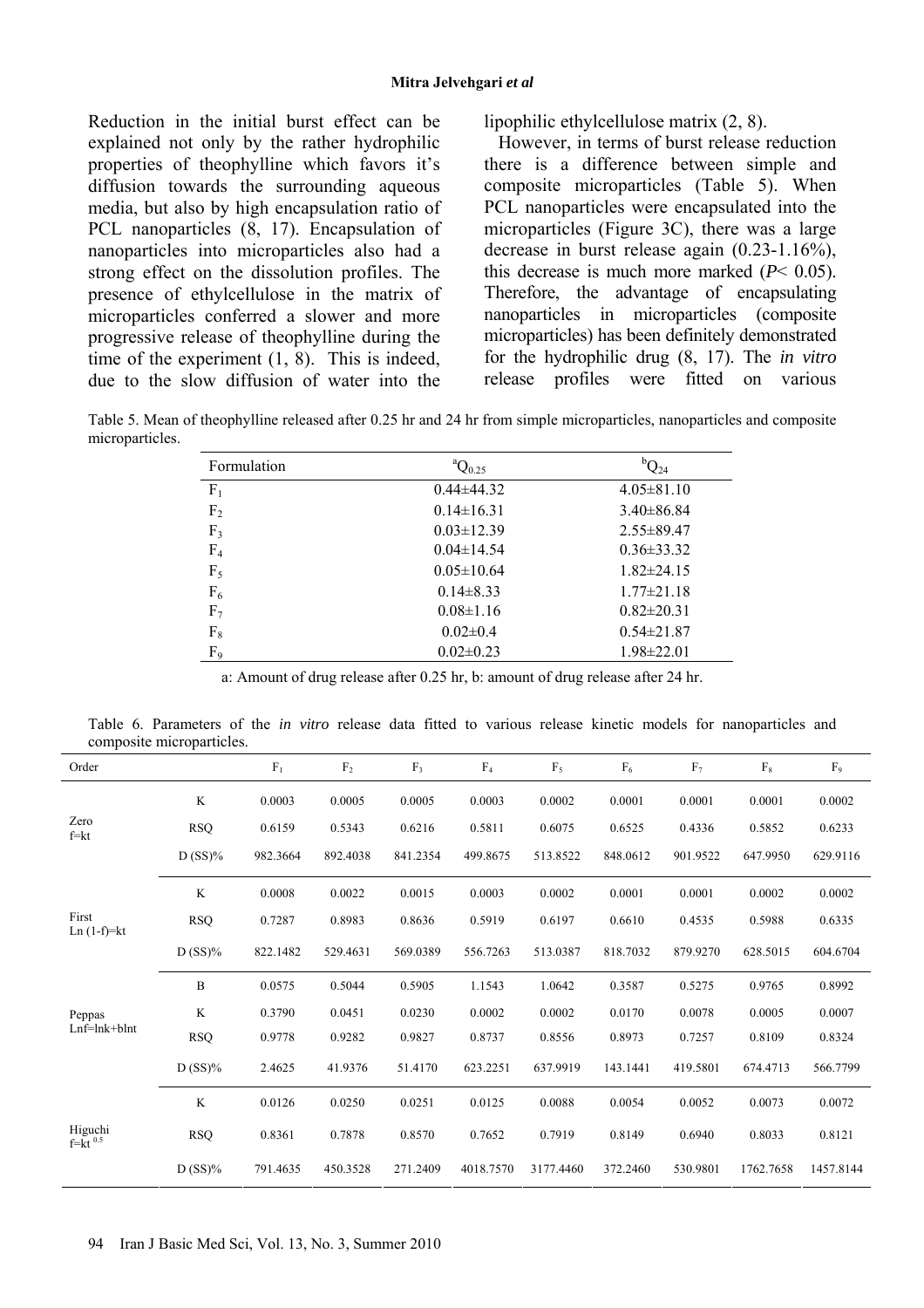kinetic models, in order to find out the mechanism of drug release (38, 39). The fit parameters to Higuchi, first-order, Peppas and zero-order equations are given in Table 6. The rate constants were calculated from the slope of the respective plots. High correlation was observed for the Peppas model. The data obtained were also put in Korsemeyer-Peppas model, in order to find out then value, which described the drug release mechanism. The n value of composite microspheres with different drug to polymer ratio was between  $0 \le n \le 0.5$ , indicating that the mechanism of the drug release was diffusion controlled

# **Conclusion**

More generally, the differences observed with the composite microparticles might be explained by the heterogeneous composition of polymeric matrix. A fast rate of solvent removal can also contribute to a heterogeneous distribution of drug within the internal phase as it hardens which would further explain the biphasic release profile. Indeed, in order to be released into the external dissolution medium, theophylline has to diffuse first through the PCL nanoparticles followed by another diffusion step through the ethylcellulose. The diffusion pathway takes longer due to the hydrophobicity of this polymer. The overall dissolution profiles show the potential of composite microparticles to dramatically change the burst effect and release profile of drug *in vitro*.

### **Acknowledgment**

The financial support from nanotechnology center, Tabriz University of Medical Sciences, Tabriz, Iran, is greatly acknowledged.

### **References**

- 1. Hombreiro-pérez M, Siepmann J, Zinutti C, Lamprecht A, Ubrich N, Hoffman M, *et al*. Non-degradable microparticles containing a hydrophilic and/or a lipophilic drug: preparation, characterization and drug release modeling. J Control Rel 2003; 88:413-428.
- 2. Benoit JP, Marchais H, Rolland H, Vande V. Biodegradable microspheres: advances in production technology. In: Benita S.editors.Microencapsulation-Methods and industrial application. New York: Marcel Dekker; 1996.p.35-72.
- 3. Berton M, Benimetskaya L, Allemann E, Stein CA, Gurny R. Uptake of oligonucleotide-loaded nanoparticles in prostatic cancer cells and their intracellular localization. Eur J Pharm Biopharm 1999; 47:119-123.
- 4. Mathiowitz E, Keitz MR, Brannon L, Peppas NA. Encyclopedia of controlled drug delivery. Canada: Mathiowitz E, Wiley J and sons; 2000.
- 5. Yi-Yan Y, Tai-Shung C, Ngee Ping Ng. Morphology, drug distribution, and *in vitro* release profiles of biodegrradeble polymeric microspheres containing protein fabricated by double-emulsion solvent extraction/evaporation method. Biomaterials 2001; 22:231-241.
- 6. Jiang G, Thanoo BC, DeLuca PP. Effect of osmotic pressure in th solvent phase on BSA release profile from PLGA microspheres. Pharm Dev Technol 2002; 7:391-399.
- 7. Sheikh Hassan A, Socha M, Laprecht A, Ghazouani F EI, Sapin A, Hoffman M, *et al*. Effect of the microencapsulation of nanoparticles on the reduction of burst release. Int J Pharm 2007; 344:53-61.
- 8. Lee KE, Cho SH, Lee HB, Jeong SY, Yuk SH. Microencapsulation of lipid nanoparticles containing lipophilic drug. J Microencapsul 2003; 20:489-496.
- 9. Fretag T, Dashevsky A, Tillman L, Hardee GE, Bodmeier R. Improvement of the encapsulation efficiency of oligonucleotide-containing biodegradable microspheres. J Control Rel 2000; 69:197-207.
- 10. Stenekes RJ, Loebis AE, Lobis AE, Fernandes CM, Crommelin DJ, Hennik WE. Controlled release of liposomes from biodegradable dextran microspheres: a novel delivery concept. Pharm Res 2000; 17:690-695.
- 11. Dhoot NO, Wheatley MA. Microencapsulated liposomes in controlled drug delivery: strategies to modulate drug release and eliminate the burst effect. J Pharm Sci 2003; 92:679-689.
- 12. Maeda H, Nakagawa T, Adachi N, Sakai Y, Yamamoto T, Matsuoka A, *et al*. Design of long-acting formulation of protein drugs with a double-layer structure and its application to rhG-CSF. J Control Rel 2003; 91:281-297.
- 13. Huang YY, Chung TW, Tzeng TW. A method using biodegradable polylactides/polyethylene glycol for drug release with reduced initial burst. Int J Pharm 1999: 182:93-100.
- 14. Hurteaux R, Edwards-Levy F, Laurent-Maquin D, Levy MC. Coating alginate microspheres with a serum albumin-alginate membrane: application to the encapsulation of a peptide. Eur J Pharm Sci 2005; 24:187-197.